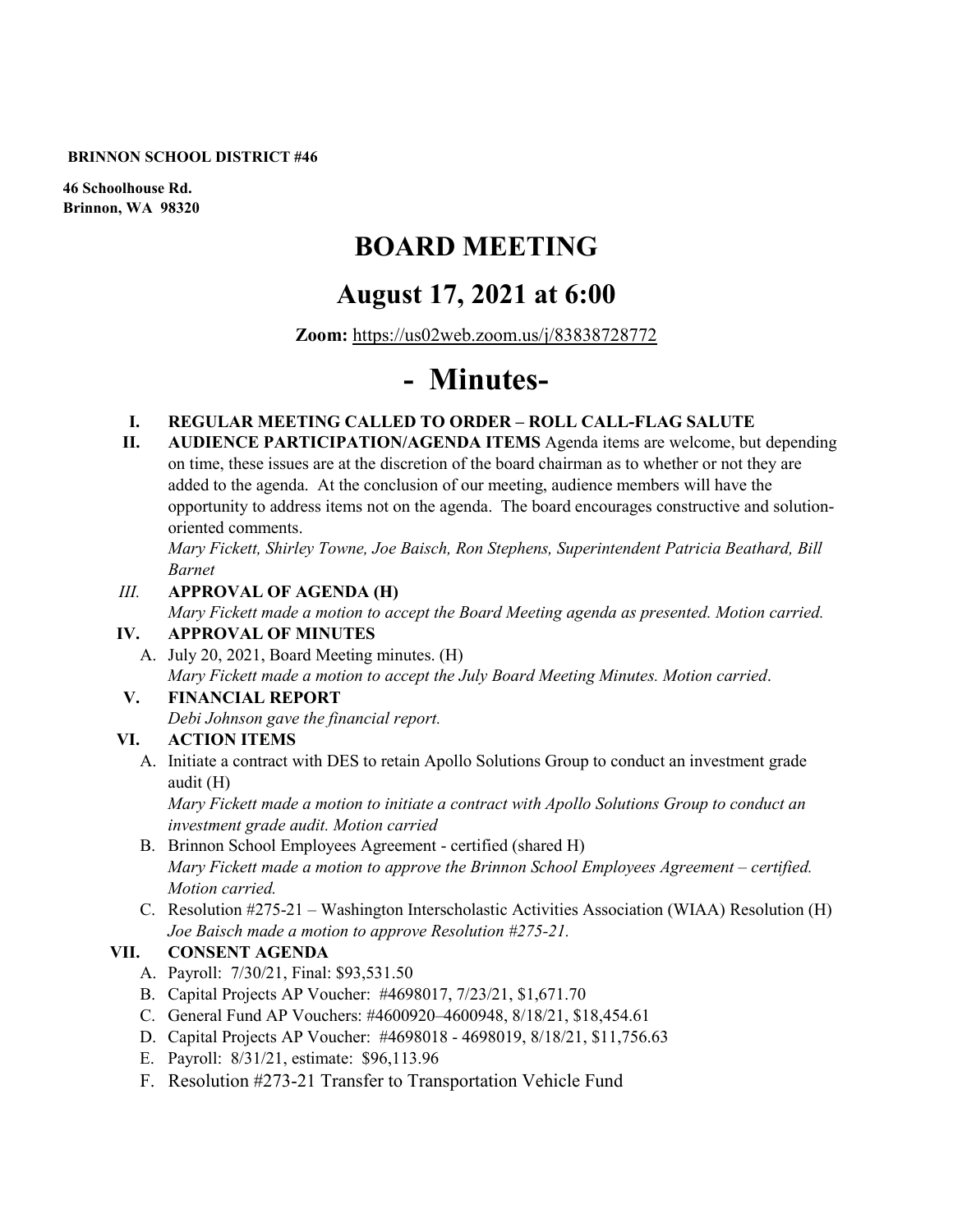- G. School Board Meeting Schedule 2021-2022 (H) *The December date was changed to Thursday December 16, 2021.*
- H. Stipends
	- a. COVID-19 Testing Manager & Learn to Return Coordinator (H) Britney Edwards i. 1-2 hours per day (based on funding)  $+5$  hours of training
	- b. Webmaster (H) Britney Edwards
	- c. High School & Beyond/College Bound  $(H)$  -Heidi Budnek
	- d. Managing Teacher (H)
	- e. ALE (H)
	- f. National Board Certification (H)
	- g. Run Club (H)
	- h. Music Performance (H)
- I. Enrollment stipend: \$1,500 per teacher, prorated by FTE for 2020-2021 (if Brinnon School Employee certified agreement is approved) (H)
- J. Out-of-endorsement teacher
	- a. Heidi Budnek all non-ELA courses
	- b. Tirzah Small all non-Math courses
		- i. Holds a conditional certificate
		- ii. Awaiting issuance of certificate (8/5: Pending Review at OSPI)
- K. Plan for out-of-endorsement areas  $-$  Budnek & Small (H)
- L. Brown Conditional Certificate, expires 6/30/23
- M. Certified substitute pay increase from \$130 to \$135; half day from \$71.50 to \$74.50 (H)
- N. COVID-19 leave not extended, unless extended by federal or state government
- O. COVID purchase (FEMA): Alen Air Purifiers, \$9,712.14 (H)
- P. COVID purchase (FEMA, if approved): picnic tables for education & lunch outdoors not to exceed \$15,000.00
- Q. Emergency Connectivity Fund grant application
	- a. They provide \$400 per laptop  $(\$36,000)$  & we will likely spend \$500 on each  $(\$9,000)$
	- b. We will add Wi-Fi hotspots for families cost here TBD, not to exceed \$5,000
- R. Modular Building: Change Order #4 Awning for porch/ramp: \$*10,000*

*Ron Stephens made a motion to accept the Consent Agenda as modified of G, H and R. Motion carried.*

#### **VIII. STATUS OF THE SCHOOL - SUPERINTENDENT'S REPORT**

- A. Meet the Teachers Thursday, August 26  $\omega$  4:00
- B. Kaleidoscope Play & Learn two days per week
	- a. Pay \$2,000 this year to fund the second day (other funding comes from First Step Family Support Center) - previously approved
	- b. First Step has hired Heather Lax to teach the program in 3 locations
- C. Mason County PUD and Hood Canal Communications letter of support (H)
- D. Learn to Return registration is complete, 160 rapid COVID tests have arrived program update
- E. WSRMP Risk Services White Paper on School Board Liability: Guidance for Members (H)
- F. WSRMP Coverage Agreement Letter & Coverage Agreement (Hx2 shared)
- G. Thank you to Maureen Steber for the donation of school supplies and backpacks(H)
- H. Open House combined with new modular ribbon cutting tentatively scheduled for Tuesday, October 12 – TBD based on completion of project
- **IX. FACILITIES**